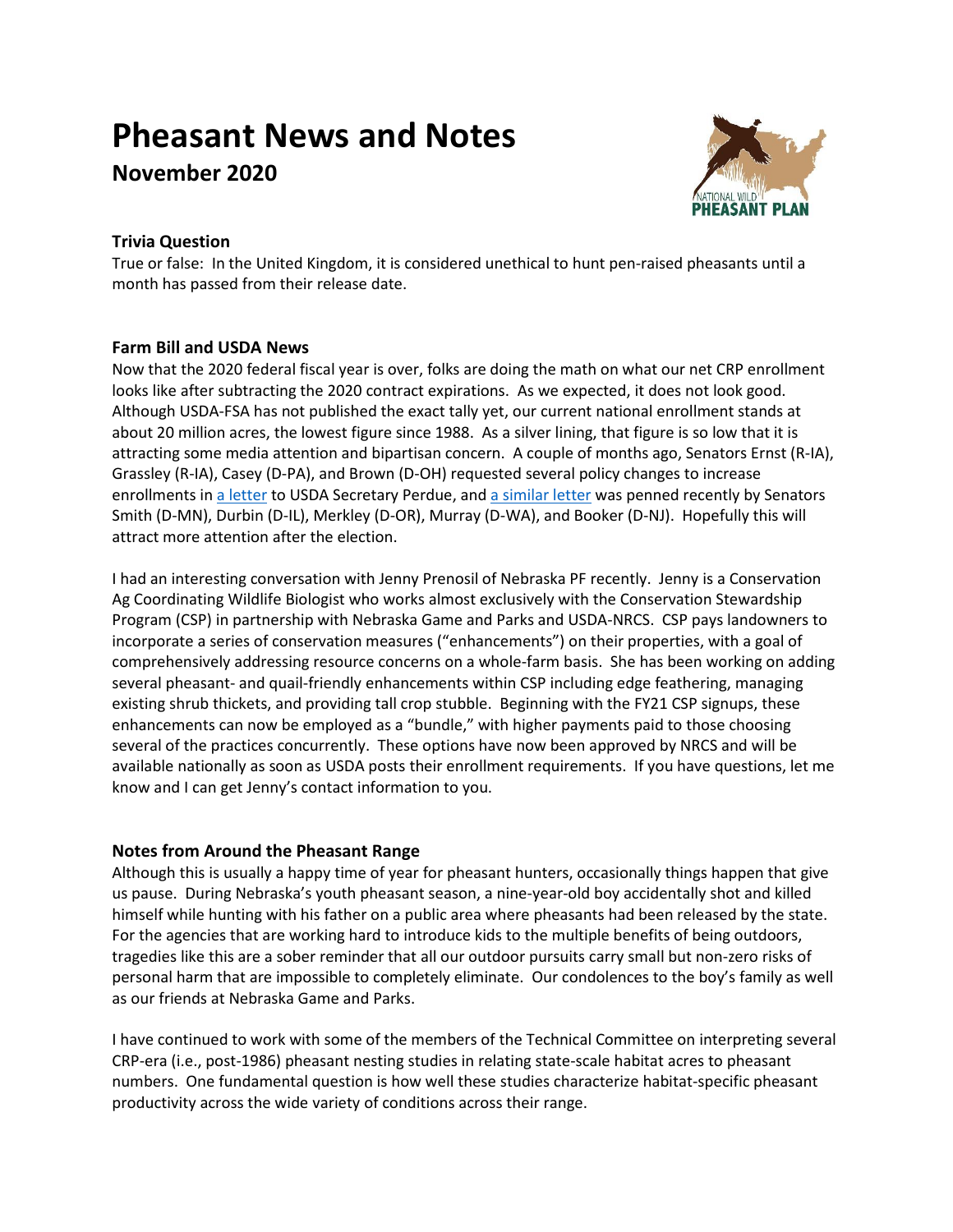These studies were conducted in North Dakota, South Dakota, Iowa, Nebraska, and Kansas, so states outside the central portion of the range are not well represented from the outset. None of the studies was designed to measure nesting behavior in "average" habitat conditions; all study areas were chosen to examine the impact of a specific land use type or characteristic [i.e., the relative importance of grazed post-CRP grassland (North Dakota), small grains (South Dakota), different amounts and configurations of grasslands (Iowa), mid-contract management of CRP (Nebraska), and cover crops (Kansas)].

The Iowa study was conducted on two markedly different study areas and Todd Bogenschutz was kind enough to provide raw data for both, so those are presented separately. The Kansas study was conducted across four counties, but I did not have raw data for each so those are results are pooled. Here's how the abundance of CRP on the study areas compared with that in the counties that surrounded them:



All the studies showed CRP was an important habitat for pheasant production, but some study areas did better than others in representing the "average" abundance of CRP within the counties in which they were performed. This does not mean that data collected in study areas that did not strictly resemble the county average are somehow invalid, but it is something to keep in mind when attempting to apply the results to other landscapes and scales (which is what we are doing with our state-scale habitat model).

I was curious about the productivity of CRP in different landscape types, so I looked at the relationship between row crop abundance and apparent nest success in CRP across the six study areas.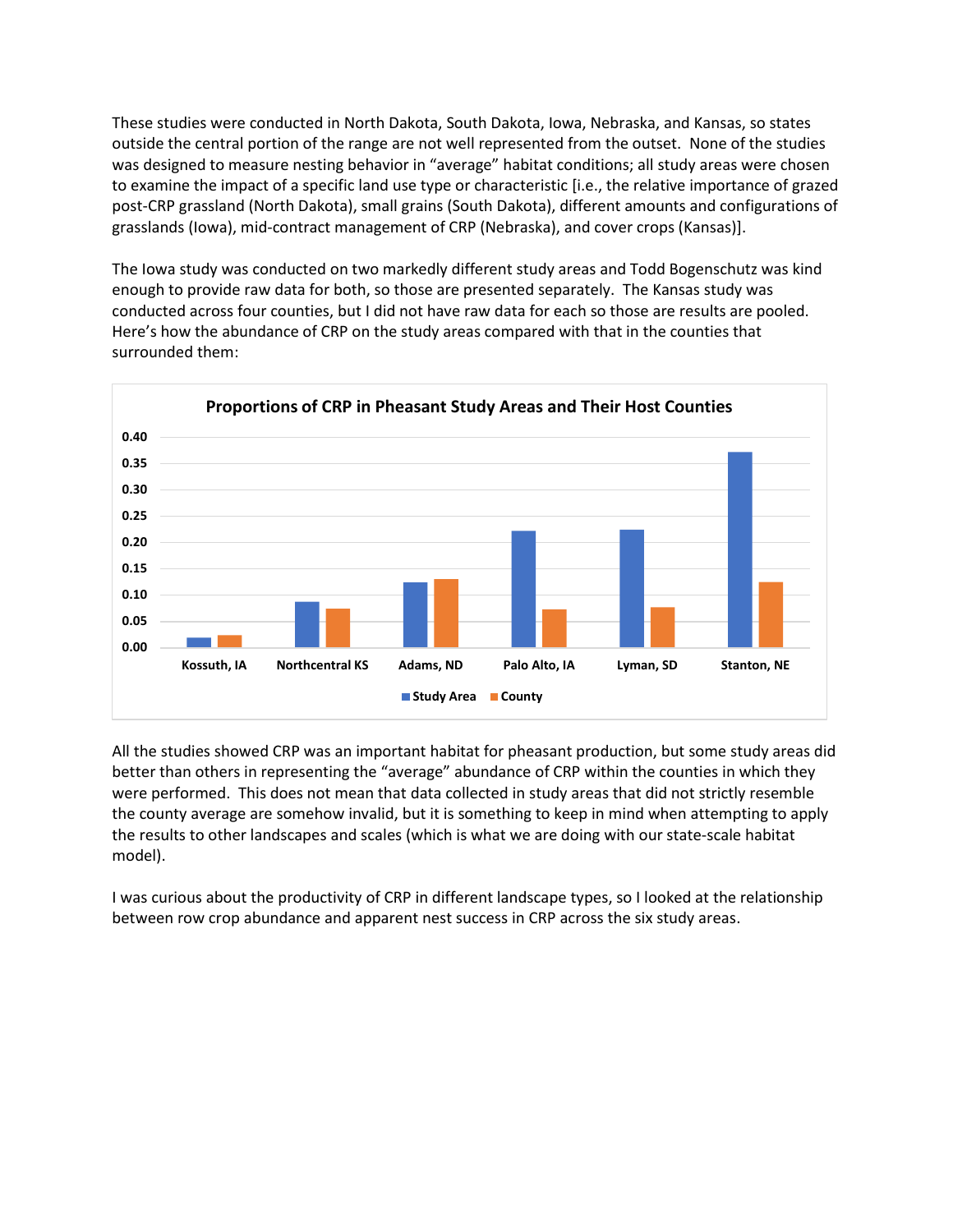

The relationship is not very strong (particularly with that Kansas data point in there, which seems unusually low), but it appears nest success in CRP increases slightly as the proportion of row crop in the landscape increases. An increase in the proportion of row crop generally comes at the expense of other land covers in which pheasants can nest (e.g., small grains, hay, and pasture), so it is a bit paradoxical that nest success should rise as nesting habitats in the aggregate become more scarce. Clark and [Bogenschutz](https://sora.unm.edu/sites/default/files/journals/jfo/v070n03/p0380-p0392.pdf) noted this paradox when comparing their two study areas, hypothesizing that landscapes with less nesting cover may also harbor fewer predators. Alternatively, landscapes supporting more intensive corn and soybean cultivation are likely to be in wetter climates, which in turn may produce CRP fields with greater visual obstruction ("structure"), which is also positively associated with nest success in most studies. More to chew on as we continue to develop a reliable way of relating habitat acres to population size using the available literature.

#### **Pheasant-relevant Media**

[Conservation Reserve shrinks to smallest size since 1988](https://www.agriculture.com/news/business/conservation-reserve-shrinks-to-smallest-size-since-1988) [Pheasant habitat loss shows administration's failure to sustain conservation](https://omaha.com/opinion/columnists/midlands-voices-pheasant-habitat-loss-shows-administrations-failure-to-sustain-conservation/article_ded54c0b-b648-582f-a140-c9f31676ddec.html) [Hoping to protect pheasants: youth trappers excited to help SD bird population](https://www.mitchellrepublic.com/news/science-and-nature/6720431-Hoping-to-protect-pheasants-Youth-trappers-excited-to-help-SD-bird-population) [Pheasant and partridge classified as species that imperil UK wildlife](https://www.theguardian.com/uk-news/2020/oct/30/pheasant-and-partridge-classified-as-species-that-imperil-uk-wildlife) [Minnesota's Governor Walz: pheasant hunting tradition continues in a time of uncertainty](https://www.grandforksherald.com/opinion/columns/6720882-Gov.-Tim-Walz-Pheasant-hunting-tradition-continues-in-a-time-of-uncertainty) South Dakota['s Governor Noem posts photos of pheasant hunt](https://www.capjournal.com/news/on-the-hunt-noem-posts-photos-of-pheasant-shoot/article_9af22c88-1093-11eb-a77c-cb20a3c5d597.html) [What does a NDSU coach do on weekends? Go pheasant hunting with players](https://www.inforum.com/bison-media-zone/mens-sports/football/6733583-What-does-a-Bison-football-coach-do-on-weekends-Go-pheasant-hunting-with-players) [Hunter shoots, catches pheasant as it falls from the sky in South Dakota](https://www.argusleader.com/story/news/2020/10/27/south-dakota-pheasant-hunter-shoots-catches-bird/6047472002/) [Pheasant hunting: how to get started](https://gearjunkie.com/how-to-pheasant-hunting) [Hunting numbers surge during COVID](https://thehill.com/opinion/energy-environment/523207-hunting-numbers-surge-during-covid-but-will-the-sports-popularity) — but will the sport's popularity last? [Pandemic inspires new hunters to take to the woods](https://www.sentinelsource.com/news/local/pandemic-inspires-new-hunters-to-take-to-the-woods/article_e55e955b-694b-5c1f-aea5-a33de4438a88.html) [Soil health practices build soil and the bottom line](https://www.tsln.com/news/soil-health-practices-build-soil-and-the-bottom-line/) [The problem with making nature pay for itself](https://www.anthropocenemagazine.org/2019/06/the-problem-with-making-nature-pay-for-itself/)